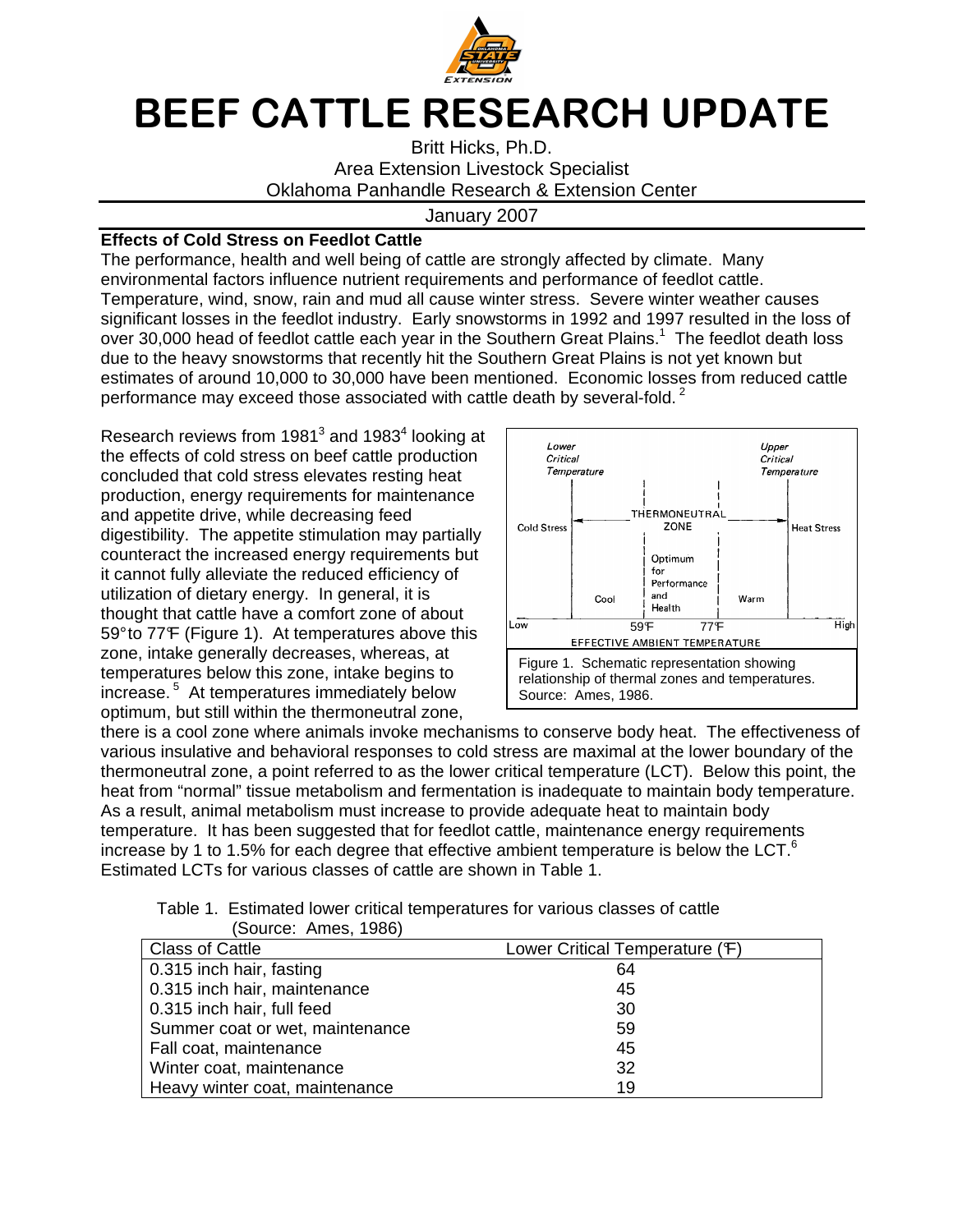The 2000 Beef NRC $<sup>7</sup>$  includes adjustment factors for estimating the effects of environment on dry</sup> matter intake of cattle (Table 2). Voluntary intake of beef cattle is increased by temperatures less than 59°F but decreased by exposure to wind storms, and mud or by temperatures greater than 77°F. It is suggested that mud may decrease intake s by as much as 15 to 30%. Adjustment for these effects is more accurate based on the average environmental state for a week or month than on daily fluctuations.<sup>8</sup> Dry matter intake records<sup>9</sup> that I collected from Hitch Feeders I at Hooker, OK for cattle marketed during 1983 through 1985 suggested that cold stress depresses feed intake more for lighter cattle (600 lb initial weight) than heaver cattle (800 lb initial weight) suggesting that cold is more stressful for lighter cattle.

| Temperature (F) or Lot Condition                                                                                                                                                                                                                                                                                                           | Intake Change (%) |
|--------------------------------------------------------------------------------------------------------------------------------------------------------------------------------------------------------------------------------------------------------------------------------------------------------------------------------------------|-------------------|
| >95 with no night cooling                                                                                                                                                                                                                                                                                                                  | -35               |
| >95 with night cooling                                                                                                                                                                                                                                                                                                                     | $-10$             |
| 77 to 95                                                                                                                                                                                                                                                                                                                                   | $-10$             |
| 59 to 77                                                                                                                                                                                                                                                                                                                                   | None              |
| 41 to 59                                                                                                                                                                                                                                                                                                                                   | $+3$              |
| 23 to 41                                                                                                                                                                                                                                                                                                                                   | $+5$              |
| 5 to 23                                                                                                                                                                                                                                                                                                                                    | $+7$              |
| < 5                                                                                                                                                                                                                                                                                                                                        | $+16b$            |
| Mild mud, 4 to 8 inches deep                                                                                                                                                                                                                                                                                                               | $-15$             |
| Severe mud, 12 to 24 inches deep                                                                                                                                                                                                                                                                                                           | $-30$             |
| a. .<br>$\mathbf{u}$ $\mathbf{v}$ $\mathbf{v}$ $\mathbf{v}$ $\mathbf{v}$ $\mathbf{v}$ $\mathbf{v}$ $\mathbf{v}$ $\mathbf{v}$ $\mathbf{v}$ $\mathbf{v}$ $\mathbf{v}$ $\mathbf{v}$ $\mathbf{v}$ $\mathbf{v}$ $\mathbf{v}$ $\mathbf{v}$ $\mathbf{v}$ $\mathbf{v}$ $\mathbf{v}$ $\mathbf{v}$ $\mathbf{v}$ $\mathbf{v}$ $\mathbf{v}$ $\mathbf{$ |                   |

Table 2. Effects of environment on feed intake of beef cattle<sup>a</sup>

 $\alpha$ Modified from NRC (1981) and NRC (2000).

<sup>b</sup>Intakes during extreme cold (<-13F) or during blizzards and storms may be temporarily depressed.

Using equations from the 2000 Beef NRC, projected average daily gains for a 900 lb beef steer fed a high energy diet (NEm of 98 Mcal/cwt and NEg of 63 MCal/cwt) are shown in Figure 2. Maintenance energy requirements can be adjusted for air temperature, wind speed, hair depth, hide thickness, and coat condition (dry and clean; some mud on lower body; wet and matted; or covered with wet snow or mud). The projections show that at 40<sup>°</sup>F, an animal with a wet coat with no impact of wind gains 27% less than the same animal with a dry coat.



The reductions in gain become greater as temperature decreases. This data illustrates that cold stress alone reduces performance, but it is most detrimental when combined with mud. This occurs because cattle in mud may eat less frequently and the muddy hair coat reduces insulation. This figure also shows the affect of wind on projected gains (lowers animal's LCT due to wind chill effect). Increasing the wind speed to 10 mph at 20F for a d ry, partially muddy, and wet hair coat reduces projected gain by 7, 15, and 70%, respectively. As wind speed increases, reductions in gain become much greater. For example, at 20°F with a 1.5 mph wind for the same steer with a wet hair coat, projected gain is reduced by 85%.

### **Management Considerations**

A recent review<sup>1</sup> suggested that one of the most effective methods of minimizing cold stress is to provide insulation in the form of bedding. In this review, a summary of two winter feeding trials conducted in South Dakota and Colorado found that providing a little over 2 lb of wheat straw per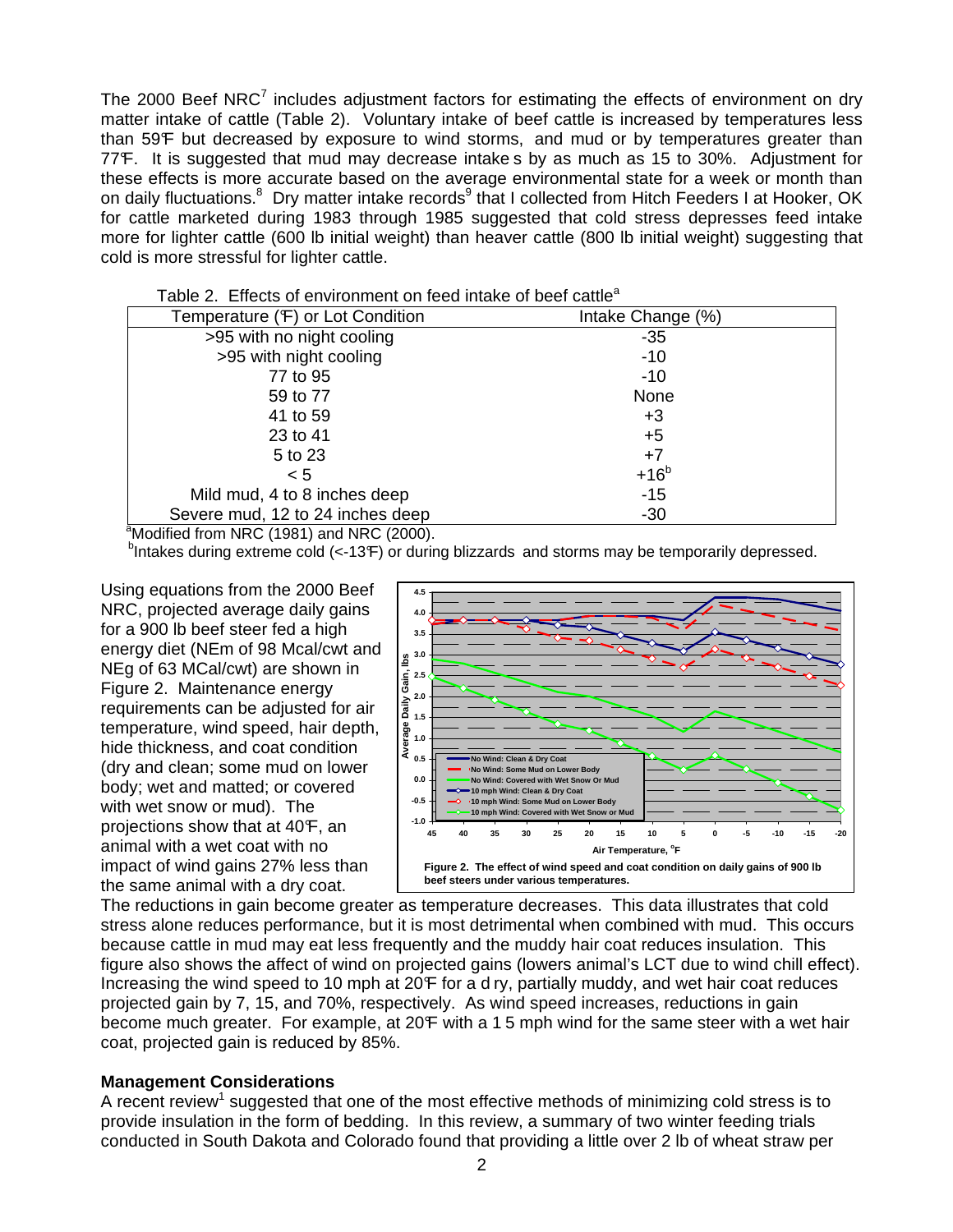animal daily as bedding improved gains approximately 7% and efficiency more than 6%. The benefits of bedding were not observed in the early part of these trials, but rather in the last 90 to 100 days of each trial, which corresponded to the late-winter and early-spring feeding period. During this time period, the cattle in these trials were heavier, and the adverse effects of wetter conditions and mud would likely be most prevalent and difficult for cattle to cope with. In these studies, the economic benefit of providing bedding averaged \$11/animal after accounting for bedding cost.

A recent Nebraska study (two 2007 trials)<sup>10</sup> evaluated the effects of straw bedding (in sheltered and unsheltered facilities) and pen density (500 vs 250  $\text{ft}^2/\text{hd}$ ) in unsheltered facilities on feedlot cattle performance during the winter and spring (mid-December to late March). Bedding (about 2 lb/hd/day) was used when air temperature was below 14F and/or precipitation of at least 0.1 inch rain or 1 inch snow was received. It was noted that bedding had no effect on overall performance in the sheltered facilities but gains and efficiency were improved by about 6% and 5%, respectively, from December through February in unsheltered facilities. Lowering pen density (increasing pen space per animal) tended to increase gains by about 9% in Trial 1 and improve efficiency (feed/gain) by about 8% in Trial 2 over the entire trials. Reducing pen densities also improved pen conditions by reducing the amount and severity of mud.

Nebraska research<sup>1</sup> has shown that providing windbreaks during the winter may improve cattle performance by reducing cold stress. However, wind protection may decrease performance during the summer by increasing heat stress.

Proper feedlot pen design and layout can also minimize the effects of adverse climates. Mounds will minimize mud problems during wet periods and enhance airflow during hot periods. The basic goal of using mounds is to remove water as quickly as possible from the pen with minimum erosion of soil and manure. Dr. Terry Mader from Nebraska offers the following considerations when designing  $m$ ounds. $<sup>2</sup>$ </sup>

- Reshape and add soil yearly.
- Shape side slopes steeply enough to drain water, but flat enough to allow cattle to rest on them comfortably out of the wind.
- Crown the top of the mound a slight amount for good drainage. The top should be fairly narrow, 5 to 10 feet wide to help maintain the crown.
- If possible, use clay to rebuild mounds, although a limited amount of packed manure can be used since it forms a better seal than soil alone, allowing faster runoff and less water retention.
- Design pens so mounds are tied to concrete pads around waters and feed bunks allowing the cattle to flow naturally from the mounds across the concrete pads to the feed bunk.

Determining what ration to feed during cold stress is a challenge. Nebraska research<sup>11</sup> evaluated the effect of diet energy level and/or energy level adjustments on feedlot steer performance in two trials over two winter seasons. In these trials, two levels of alfalfa hay (7.5%, Low and 15%, High) along with two diet switch feed regimens (7.5 to 15%, Low-High and 15 to 7.5% alfalfa hay, High-Low) were evaluated in two facilities (with and without wind protection). The ration switch occurred under cold stress conditions which were defined as the point at which ambient temperature was less than the animal's LCT. The common feedlot practice of switching from low to high roughage diets was not found to be beneficial. For cattle exposed to the greatest cold stress (no wind protection), the opposite was found in that switching from high to low roughage diets appeared to be most beneficial. The extra energy provided by grain appeared to be more beneficial than the extra heat increment (heat generated by rumen fermentation and tissue metabolism) derived from fiber. Apparently, the extra energy from grain is needed to offset the increase in maintenance requirements of feedlot cattle exposed to cold stress. However, feeding a higher fiber diet may simplify bunk management and help keep cattle on feed during adverse weather conditions that may disrupt normal feeding schedules and activity.